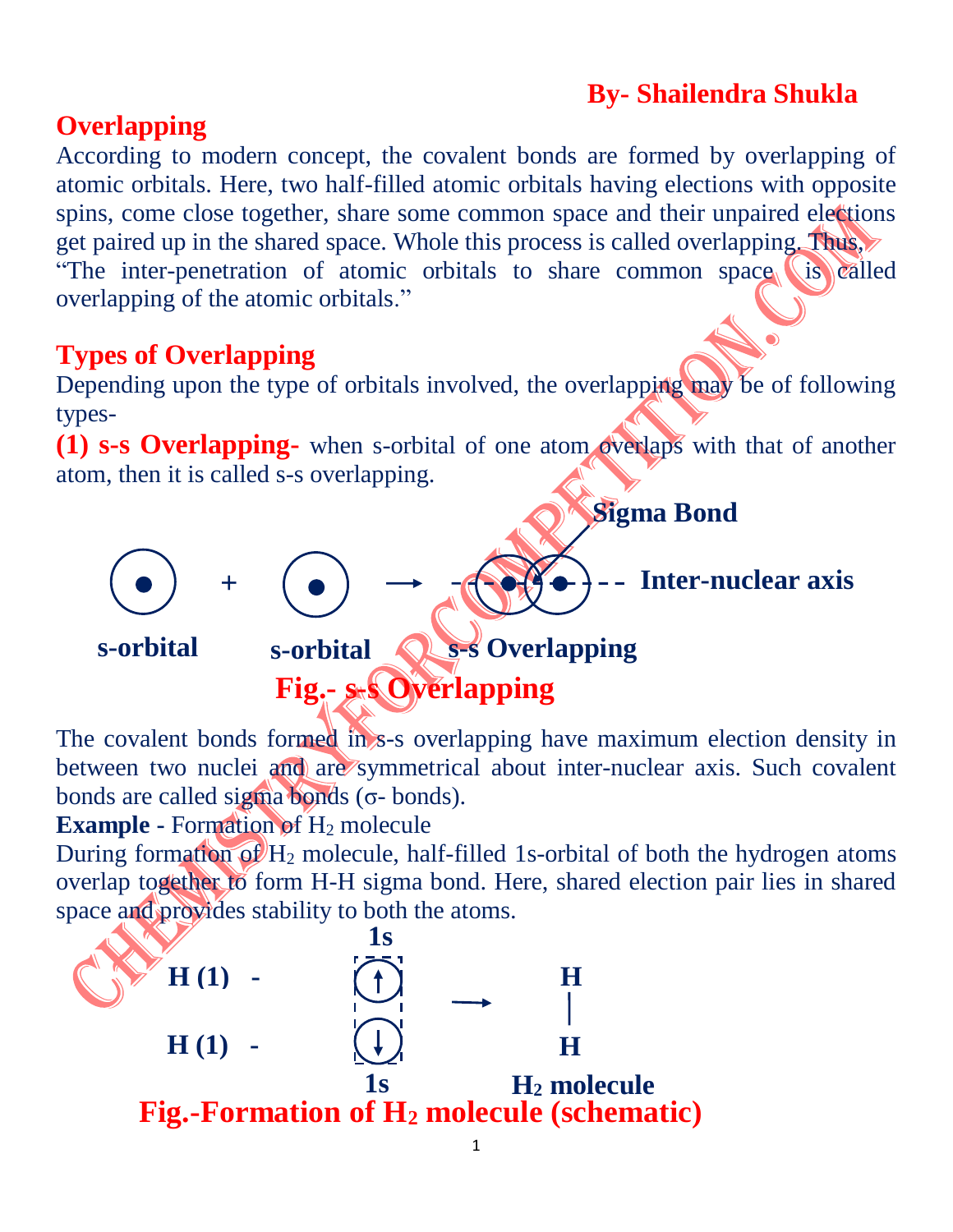

The covalent bonds formed in  $s$ -**p** overlapping have maximum election density in between two nuclei and are symmetrical about inter-nuclear axis. Such covalent bonds are called sigma bonds ( $\sigma$  - bonds).

#### **Example-** Formation of HF molecule

During formation of HF molecule, half-filled 1s-orbital of hydrogen atom overlaps with half-filled  $2p_z$  -orbital of fluorine atom to form H-F sigma bond. Here, shared election pair lies in shared space and provides stability to both the atoms.



**Fig.-Formation of HF molecule (schematic)**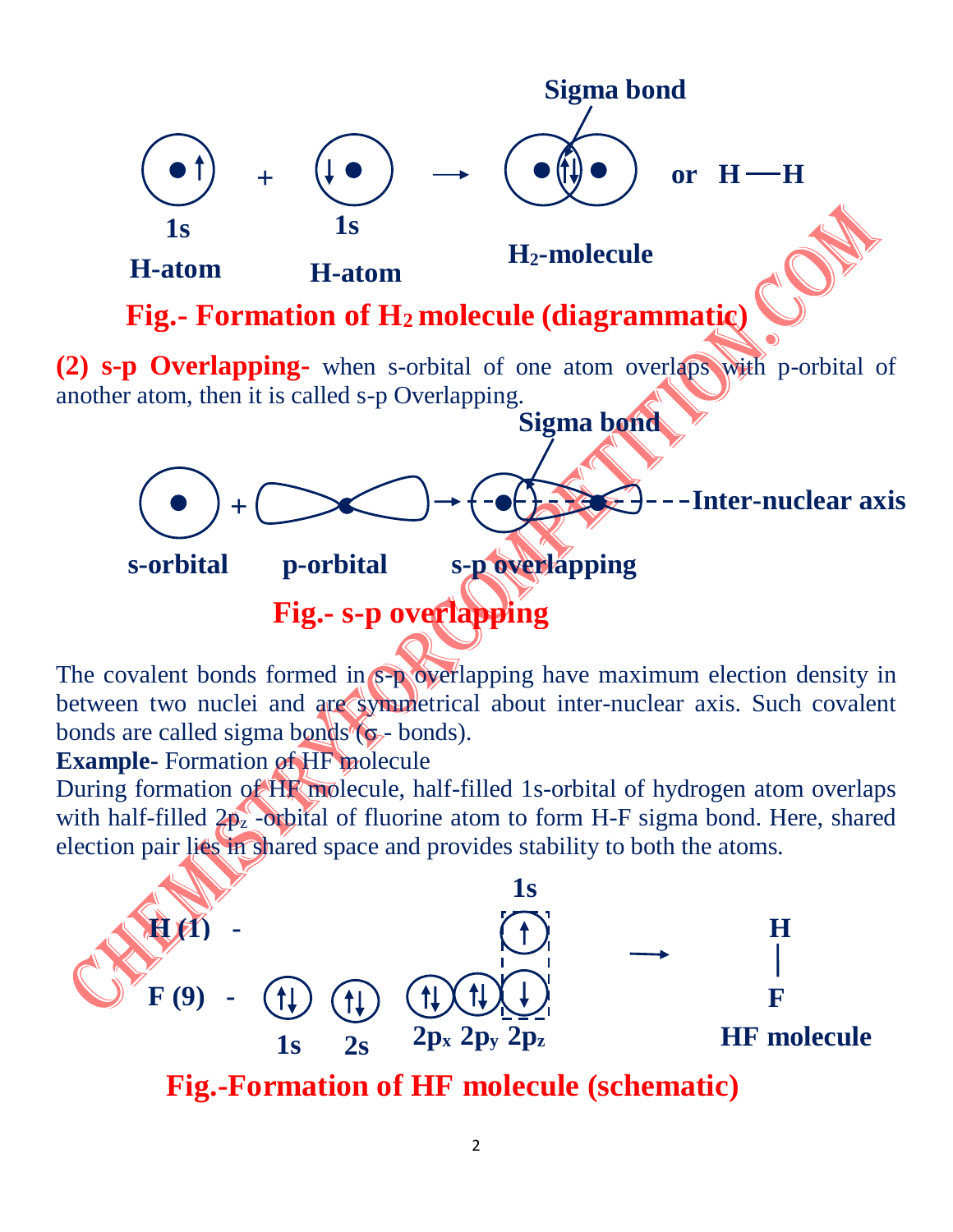

The covalent bonds formed in head-wise or axial p-p overlapping have maximum election density in between two nuclei and are symmetrical about inter-nuclear axis. Such covalent bonds are called sigma bonds ( $σ$  - bonds).

**Example-** Formation of F<sub>2</sub> molecule

During formation of  $F_2$  molecule, half-filled  $2p_z$  - orbital of both the fluorine atoms overlap together in head-wise manner to form F-F sigma bond. Here, shared election pair lies in shared space and provides stability to both the atoms.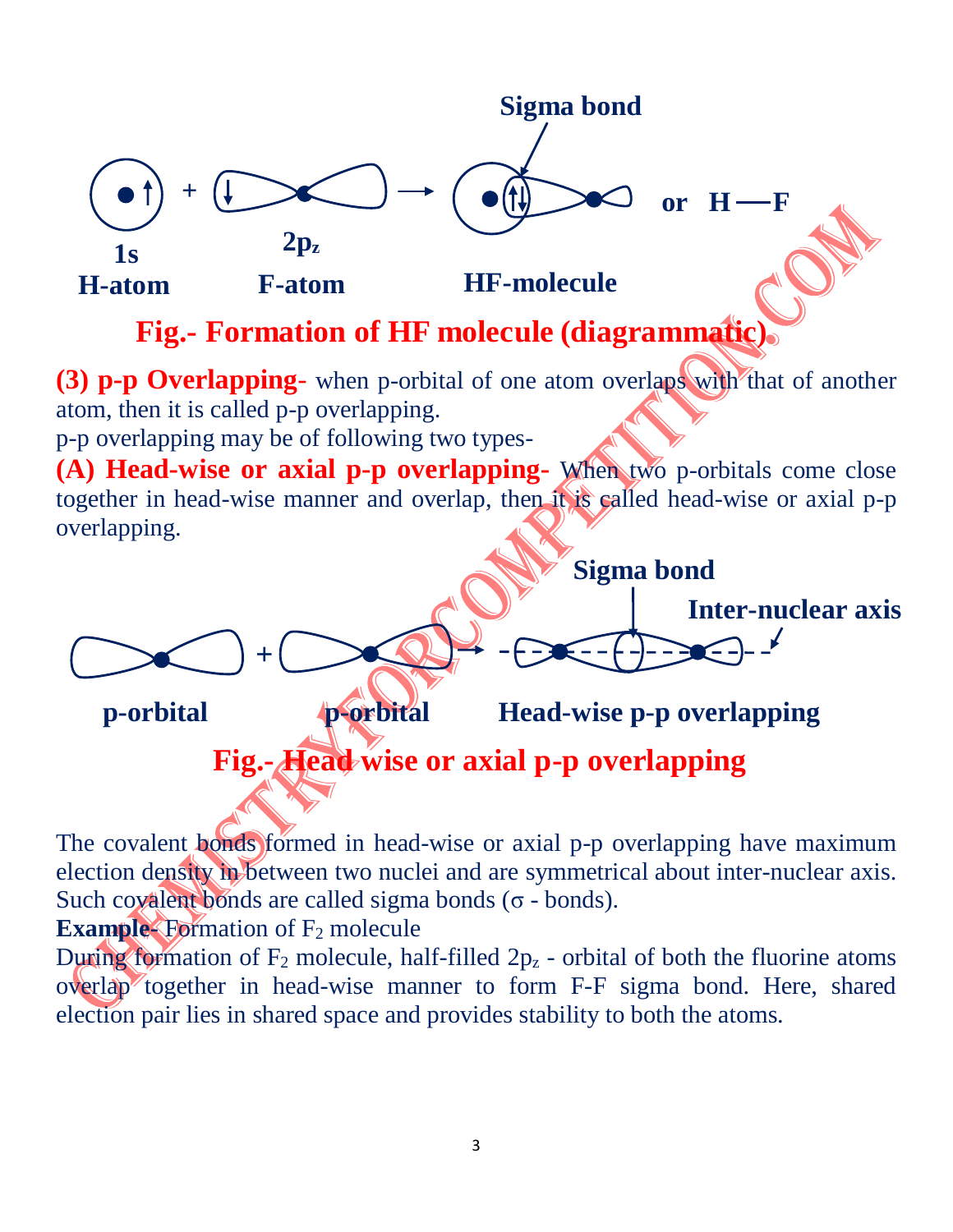

together in side-wise manner and overlap, then it is called side-wise or lateral p-p **n** overlapping.



**Fig.- Side wise or lateral p-p overlapping**

**bo**

**ig.**